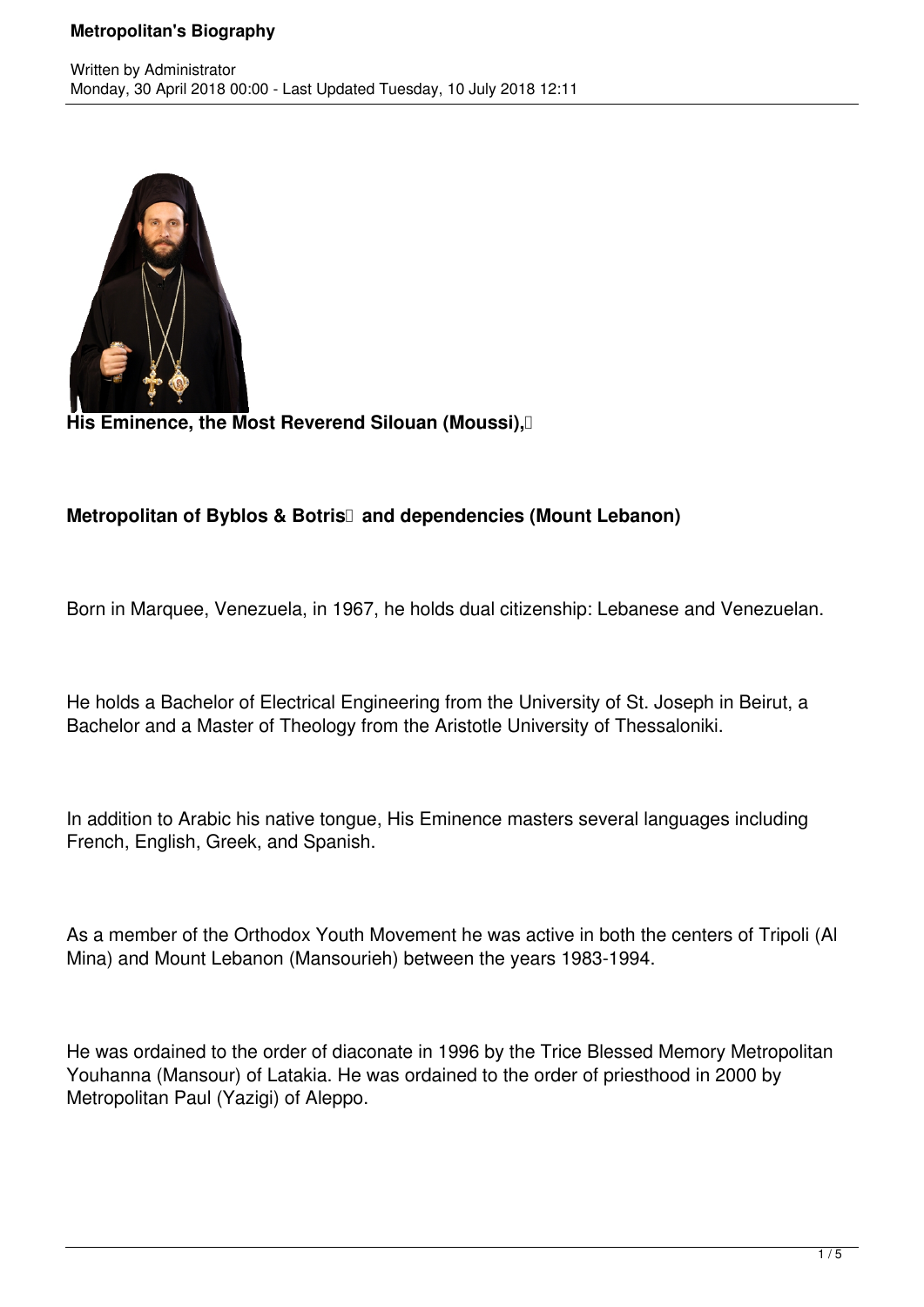## **Metropolitan's Biography**

As a priest, he served the Archdiocese of Aleppo and was the Metropolitan's Vicar until his election as Metropolitan of Buenos Aires and All Argentine in the year 2006.

The Holy Synod of Antioch, under the presidency of His Beatitude Patriarch JOHN X, in its session of 27<sup>th</sup> of April 2018, conjured at the Patriarchal Monastery of our Lady of Balamand, elected an exceptional pastoral decision to transfer His Eminence Silouan (Moussi) from the Archdiocese of Argentine to the throne of the Archdiocese of Mount Lebanon.

Several translations from Greek and English by His Eminence were published by the Patriarchal Monastery of our Lady of Balamand: "Interpretation of the Epistle to Philemon" (2004); "Interpretation of Divine Liturgy" (1999); "Saint Nil of Sora: Life and work" (1999); "Saint John of Kronstadt" (1998); "Our Lady of Balamand: history and heritage" (2016).

Several of his works were published by An-Nour Cooperative for Publishing and Distribution (Lebanon), in the series "Our faith in the Icon and Word": Part 1 "The Mystery of Incarnation" (2006); Part 4 "The Mystery of Resurrection" (2006); Part 3 "The Mystery of Pain" (2007).

His masters thesis (in Greek): "Human Communion after the Fall, according to Pauline theology" (2001).

In Spanish, he has many sermons, articles, studies and translations, some published on the Internet and some others in the weekly bulletin "Voice of the Lord" issued by the archdiocese in Argentina. Recently, 35 books have been published: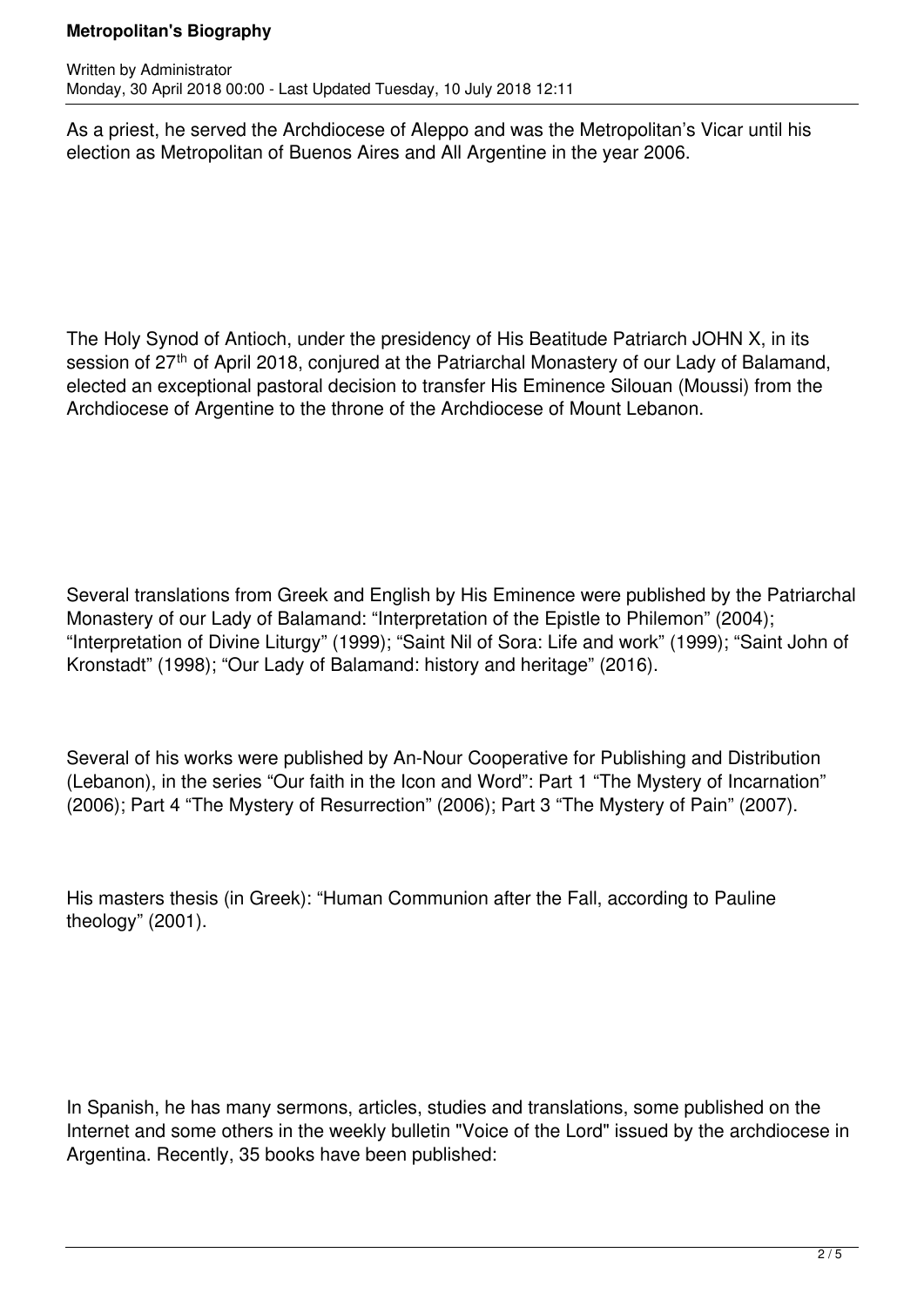## **Metropolitan's Biography**

- (سنوي مجلد شكل على الرعوية والكلمات الرسائل من مختارات) :escritos de Antología 1.
- Tomo I Años 2006-2007: ¡Mi Iglesia, mi casa!
- Tomo II Año 2008: La alegría del Pastor de las ovejas perdidas.
- Tomo III Año 2009: Un fuego ardiente de amor por Cristo.
- Tomo IV Año 2010: Dios con nosotros.
- Tomo V Año 2011: El tesoro escondido.
- Tomo VI Año 2012: Uno para todos y todos para uno.
- Tomo VII Año 2013: Bregando por nuestra comunidad.
- Tomo VIII Año 2014: Proclamar el año favorable del Señor.
- Tomo IX Año 2015: Edificar el templo de Dios en nosotros y en nuestros hermanos.
- Tomo X Año 2016: Nuestro Servicio en la Iglesia: Entrega y Apostolado.
- Tomo XI Año 2017: El Evangelio de la esperanza y de la perseverancia hasta el fin.

 - Tomo XII – Año 2018: El yugo y la carga de Cristo: El servicio con amor y el sacrificio con esperanza.

- Tomo XIII – abril/junio de 2018 (como vicario): El "salto" que Dios quiso.

1. Antología de homilías: (DODODO DO DODODO DODODO 2006-2009 DO 5 DODODO)

 - Tomo I: Años 2006/2009: "¡Escuchen! El sembrador salió a sembrar" (Mc 4:3) - Homilías sobre los Evangelios de la Gran Cuaresma y de la Semana Santa en la Iglesia Ortodoxa.

 - Tomo II: Años 2006/2009: "¡Escuchen! El sembrador salió a sembrar" (Mc 4:3) - Homilías sobre los Evangelios de Pascua a Pentecostés en la Iglesia Ortodoxa.

 - Tomo III: Años 2006/2009: "¡Escuchen! El sembrador salió a sembrar" (Mc 4:3) - Homilías sobre los Evangelios del período de septiembre a febrero en la Iglesia Ortodoxa.

 - Tomo IV: Años 2006/2009: "¡Escuchen! El sembrador salió a sembrar" (Mc 4:3) - Homilías sobre los Evangelios del período de marzo a agosto en la Iglesia Ortodoxa.

 - Tomo V: Años 2006/2009: "¡Escuchen! El sembrador salió a sembrar" (Mc 4:3) - Homilías del Boletín Dominical "La Voz del Señor".

1. Libros varios: (DODOOO DODOOO)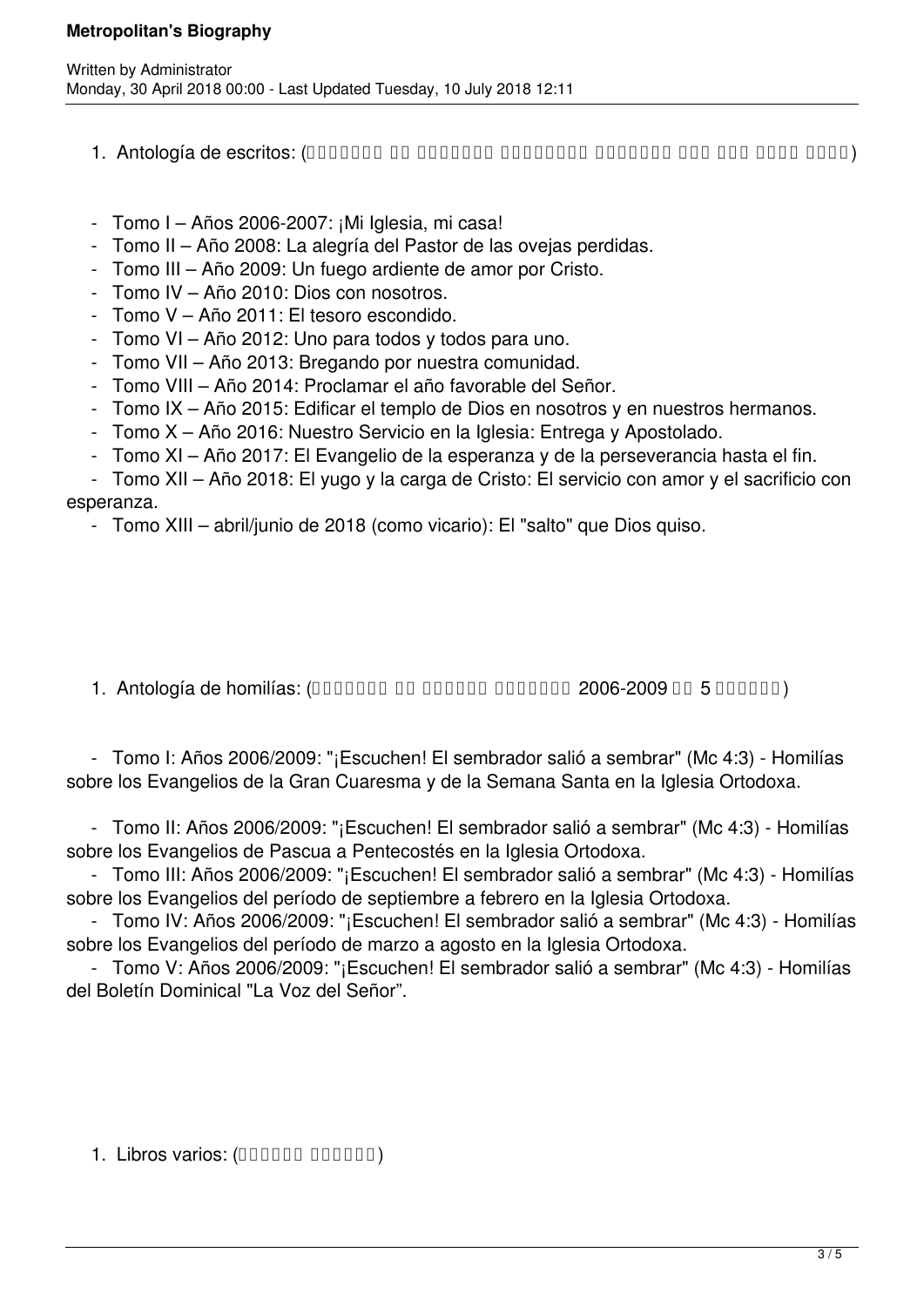- La Vida Espiritual en la Iglesia Ortodoxa, Serie "SOFIA educa en la Fe" No. 1, Seminario Ortodoxo de Formación para Iberoamérica, Instituto de Teología San Juan Damasceno, معهد برنامج عبر تعليمية مادة ،الروحية الحياة إلى مدخل) .Balamand de Universidad القديس يوحنا الدمشقي اللاهوتي)

 - El "Jardín" del Patriarcado de Antioquía: Orígenes, desarrollo y testimonios de nuestra (العشرين القرن في الأرجنتين في الكنيسة تاريخ) Argentina en Iglesia

1. Traducciones del autor: (DODOOD)

 - San Nicolás Velimirovich, La Historia de la monja Casiana y el manuscrito sobre el amor cristiano (cotraductor)

 - San Nicolás Velimirovich, Vida, Obras y sus Comentarios sobre las Bienaventuranzas y el Credo.

 - Metropolita Pablo de Alepo, El Libro de la Palabra (homilías sobre los Evangelios del ciclo litúrgico ortodoxo)

 - Metropolita Pablo de Alepo, Una Torre y un Cuerpo (Homilías sobre las epístolas del ciclo litúrgico ortodoxo)

- Metropolita Pablo de Alepo, La alegría que no se quita (artículos sobre la vida espiritual)

 - Su Beatitud Ignacio IV, Patriarca de Antioquía y todo Oriente: ¿Y si el Oriente Cristiano le habla al Occidente Cristiano? (Antología de textos) (cotraductor)

 - Metropolita de Diokleia Kallistos (Ware): La lucha espiritual en el mundo contemporáneo (Antología de textos)

 - Archimandrita Emiliano de Simonopetra e Hieromonje Macario de Simonopetra: La lucha espiritual por la paz del alma (Antología de textos de Simonopetra)

 - Monja Gabriela, El ascetismo del amor - La vida y la enseñanza de Madre Gabriela Papaiannis (cotraductor)

 - Archimandrita Sofrony Zakharov (Monasterio San Juan Bautista – Essex): Palabras a la comunidad y Su Vida es mi vida (Antología de textos)

 - Archimandrita Zacarías Zacharou (Monasterio San Juan Bautista – Essex): La edificación del Templo de Dios en nosotros y en nuestros hermanos (Antología de textos)

 - Costi Bendaly, El Evangelio en el caminar de nuestra vida y realidad de hoy (Antología de artículos)

 - Costi Bendaly, Ayuno y Oralidad, Aspectos Psicológicos, Espirituales y Pastorales del Ayuno en la Iglesia Ortodoxa

 - Cristódulos de Atenas, George Khodr, Dumitru Staniloae, Olivier Clément, Hierodiácono Casiano, André Scrima, Matta El-Maskin, Lev Gillet, Tarek Mitri, El diálogo de la fe y la misión cristiana en un mundo secularizado (Antología de textos del oriente cristiano)

- Lev Gillet, Jesús - Simples miradas hacia el Salvador